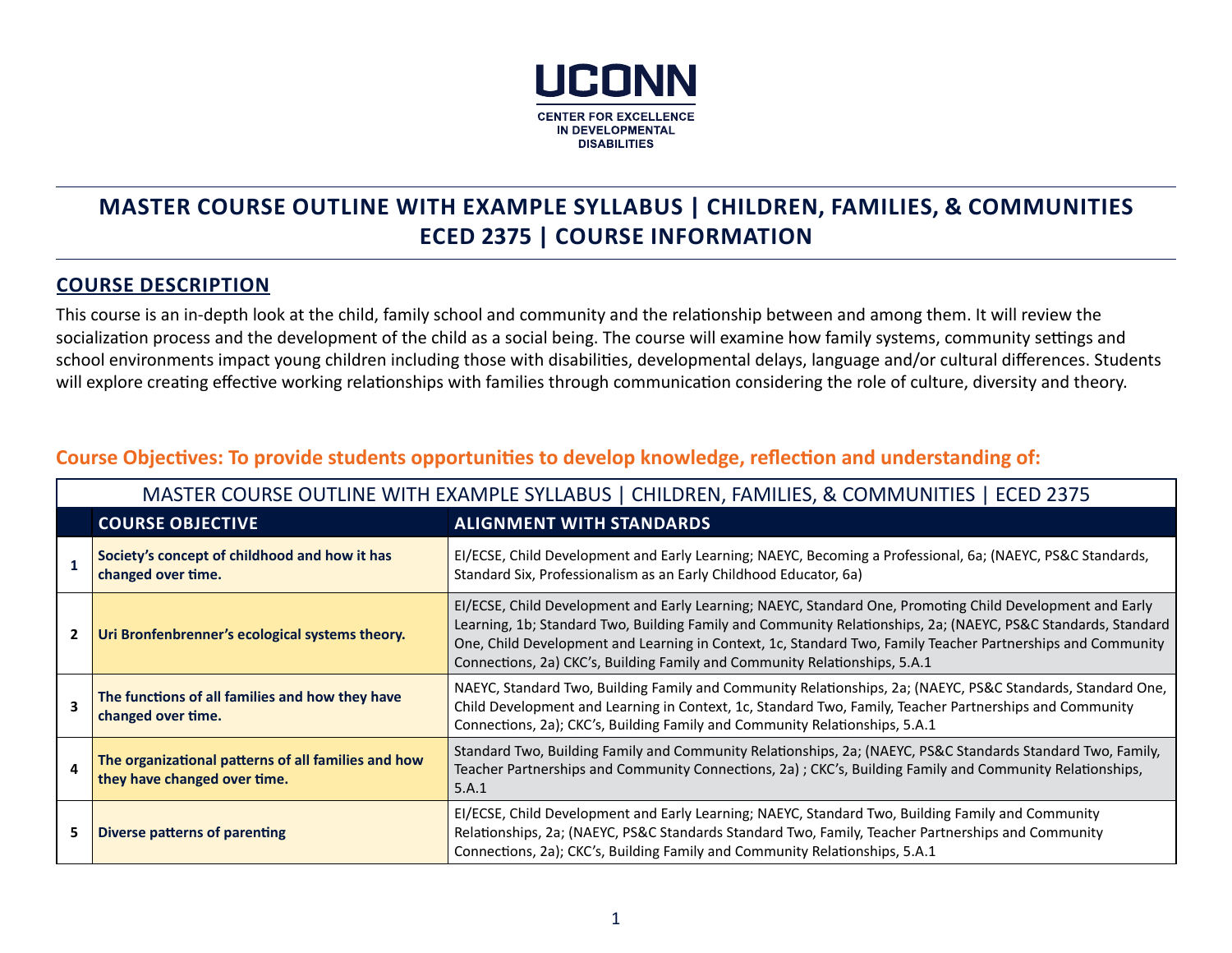|    | MASTER COURSE OUTLINE WITH EXAMPLE SYLLABUS   CHILDREN, FAMILIES, & COMMUNITIES   ECED 2375                                                                      |                                                                                                                                                                                                                                                                                                                                                                                                                                                                                                                                                                                                                       |  |  |
|----|------------------------------------------------------------------------------------------------------------------------------------------------------------------|-----------------------------------------------------------------------------------------------------------------------------------------------------------------------------------------------------------------------------------------------------------------------------------------------------------------------------------------------------------------------------------------------------------------------------------------------------------------------------------------------------------------------------------------------------------------------------------------------------------------------|--|--|
|    | <b>COURSE OBJECTIVE</b>                                                                                                                                          | <b>ALIGNMENT WITH STANDARDS</b>                                                                                                                                                                                                                                                                                                                                                                                                                                                                                                                                                                                       |  |  |
| 6  | The effects of stress, trauma, and transitions on<br>families.                                                                                                   | OSEP, Supporting Social and Emotional Development; NAEYC, Standard One, Promoting Child Development and<br>Early Learning, 1b, Standard Two, Building Family and Community Relationships, 2a, and Standard Four, Using<br>Developmentally Effective Approaches, 4a; (NAEYC, PS&C Standards, Standard One, Child Development Learning<br>in Context, 1c and 1d, Standard Two, Family, Teacher Partnerships and Community Connections, 2a, and Standard<br>Four, Developmentally, Culturally, and Linguistically Appropriate Teaching Practices, 4a); CKC's, Building Family<br>and Community Relationships, 5.A.1      |  |  |
| 7  | Working and communicating with families of<br>all children, including those with disabilities,<br>developmental delays, language and/or cultural<br>differences. | OSEP, Working with Children and Families from Diverse Backgrounds; DEC, Family, F1 and F6; EI/ECSE, Partnering<br>With Families; NAEYC Building Family and Community Relations, 2b; (NAEYC, PS&C Standards, Standard Two,<br>Family, Teacher Partnerships and Community Connections, 2b and Standard Six, Professionalism as an Early<br>Childhood Educator, 6c); CKC's, Building Family and Community Relations, 5.A.2                                                                                                                                                                                               |  |  |
| 8  | The ethics of working with all families.                                                                                                                         | OSEP, Engaging and Communicating with Families, Working with Children and Families from Diverse Backgrounds,<br>DEC, Family F1 and F6; EI/ECSE, Partnering with Families, Professionalism and Ethical Practices; NAEYC Building<br>Family and Community Relations, 2b; Standard 6, Becoming a Professional 6b; (NAEYC, PS&C Standards, Standard<br>Two, Family, Teacher Partnerships and Community Connections, 2b, and Standard Six Professionalism as an Early<br>Childhood Educator, 6b); CKC's Promoting Child Development and Learning, 1.B.3 SC level 2a, Building Family and<br>Community Relationships, 5.A.2 |  |  |
| 9  | Community resources to support all children and<br><b>families</b>                                                                                               | OSEP, Collaborating; DEC, Environments, E4; EI/ECSE, Partnering with Families, Collaboration and Teaming;<br>NAEYC, Building Family and Community Relationships, 2a, Standard Six, Becoming a Professional; (NAEYC, PS&C<br>Standards, Standard Two, Family, Teacher Partnerships and Community Connections, 2c); CKC's, Promoting Child<br>Development and Learning, 1.B.3. SC level 2b                                                                                                                                                                                                                              |  |  |
| 10 | The importance of advocacy with and for families.                                                                                                                | OSEP, Collaborating; EI/ECSE, Partnering with Families; NAEYC, Standard Six, Becoming a Professional, 6e; (NAEYC,<br>PS&C Standards, Standard Six Professionalism as an Early Childhood Educator, 6a)                                                                                                                                                                                                                                                                                                                                                                                                                 |  |  |

# **Student Outcomes: Upon completion of this course, students will be able to:**

## MASTER COURSE OUTLINE WITH EXAMPLE SYLLABUS | CHILDREN, FAMILIES, & COMMUNITIES | ECED 2375

| <b>STUDENT OUTCOMES</b>                                                                                             | <b>ALIGNMENT WITH STANDARDS</b>                                                                                                                                                                                                                                                                                                                                                                                                                                           |
|---------------------------------------------------------------------------------------------------------------------|---------------------------------------------------------------------------------------------------------------------------------------------------------------------------------------------------------------------------------------------------------------------------------------------------------------------------------------------------------------------------------------------------------------------------------------------------------------------------|
| Discuss society's concept of childhood and how it has<br>changed over time.                                         | EI/ECSE, Child Development and Early Learning; NAEYC, Becoming a Professional, 6a; (NAEYC, PS&C Standards,<br>Standard Six, Professionalism as an Early Childhood Educator, 6a)                                                                                                                                                                                                                                                                                           |
| Identify and define microsystem, mesosystem,<br>exosystem and macrosystem and discuss how they<br>are interrelated. | EI/ECSE, Child Development and Early Learning; NAEYC, Standard One, Promoting Child Development and Early<br>Learning, 1b; Standard Two, Building Family and Community Relationships, 2a and Standard Six, Becoming<br>a Professional, 6a; (NAEYC, PS&C Standards, Standard One, Child Development and Learning in Context, 1c,<br>Standard Two, Family Teacher Partnerships and Community Connections, 2a); CKC's, Building Family and<br>Community Relationships, 5.A.1 |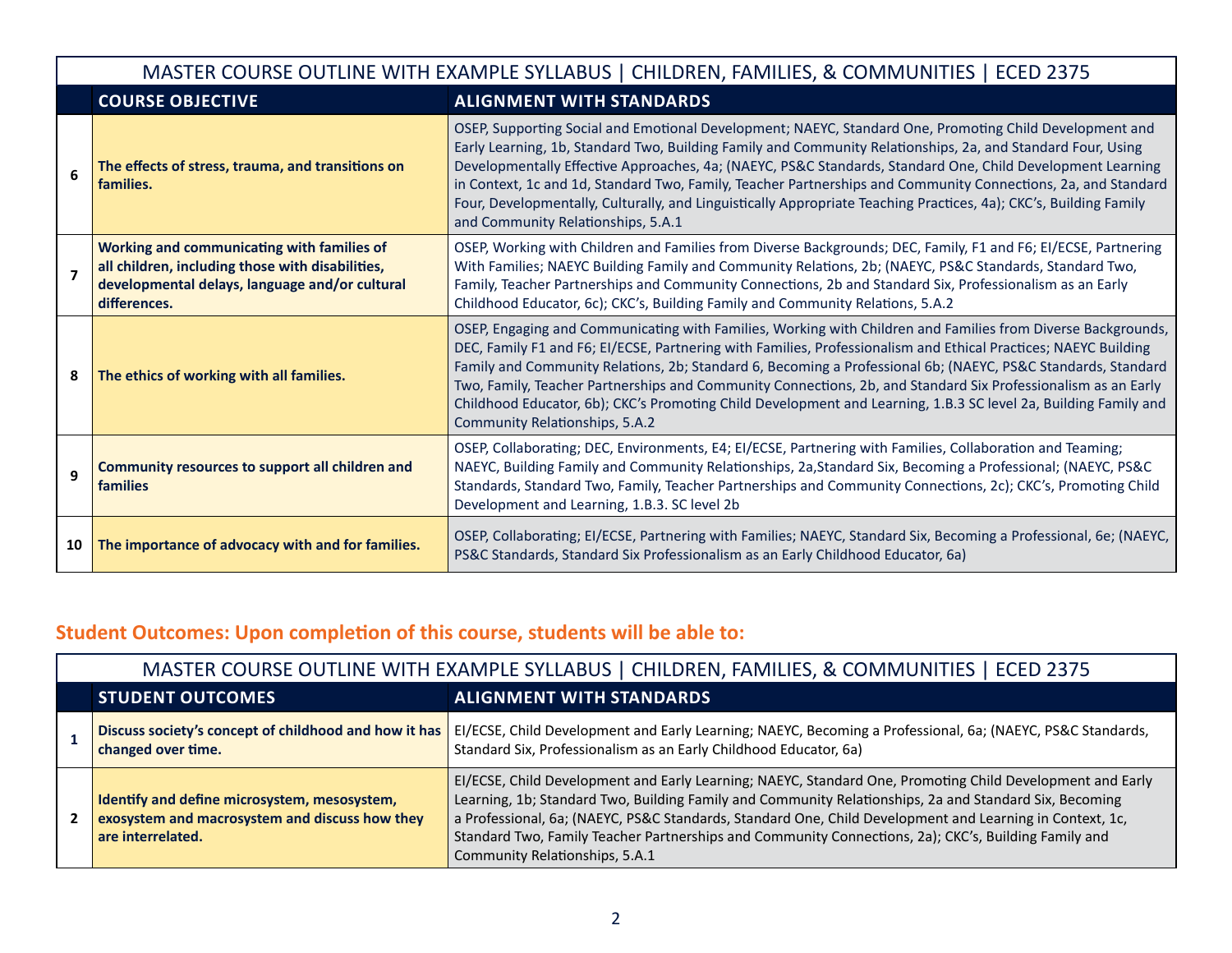|    | <b>STUDENT OUTCOMES</b>                                                                                                                                                                         | <b>MODER COORDE OUTERS WITH EXAMPLE STEERDOS</b>   CHIEDREN, MAMERES, & COMMONITIES   ECLD 2373<br><b>ALIGNMENT WITH STANDARDS</b>                                                                                                                                                                                                                                                                                                                                                                                                                                                                                |  |
|----|-------------------------------------------------------------------------------------------------------------------------------------------------------------------------------------------------|-------------------------------------------------------------------------------------------------------------------------------------------------------------------------------------------------------------------------------------------------------------------------------------------------------------------------------------------------------------------------------------------------------------------------------------------------------------------------------------------------------------------------------------------------------------------------------------------------------------------|--|
| 3  | Summarize functions of all families and how they<br>have changed over time.                                                                                                                     | Standard Two, Building Family and Community Relationships, 2a; (NAEYC, PS&C Standards, Standard One,<br>Child Development and Learning in Context, 1c, Standard Two, Family, Teacher Partnerships and Community<br>Connections, 2a); CKC's, Building Family and Community Relationships, 5.A.1                                                                                                                                                                                                                                                                                                                    |  |
| 4  | <b>Compare and contrast organizational patterns of all</b><br>families and how they have changed over time.                                                                                     | Standard Two, Building Family and Community Relationships, 2a; (NAEYC, PS&C Standards Standard Two, Family,<br>Teacher Partnerships and Community Connections, 2a); CKC's, Building Family and Community Relationships,<br>5.A.1                                                                                                                                                                                                                                                                                                                                                                                  |  |
| 5  | Analyze the diverse patterns of parenting                                                                                                                                                       | EI/ECSE, Child Development and Early Learning; NAEYC, Standard Two, Building Family and Community<br>Relationships, 2a; (NAEYC, PS&C Standards, Standard Two, Family, Teacher Partnerships and Community<br>Connections, 2a); CKC's, Building Family and Community Relationships, 5.A.1                                                                                                                                                                                                                                                                                                                           |  |
| 6  | Connect stress, trauma, and transitions to the effects<br>on children and families.                                                                                                             | OSEP, Supporting Social and Emotional Development; NAEYC, Standard One, Promoting Child Development and<br>Early Learning, 1b, Standard Two, Building Family and Community Relationships, 2a, and Standard Four, Using<br>Developmentally Effective Approaches, 4a; (NAEYC, PS&C Standards, Standard One, Child Development Learning<br>in Context, 1c and 1d, Standard Two, Family, Teacher Partnerships and Community Connections, 2a, and Standard<br>Four, Developmentally, Culturally, and Linguistically Appropriate Teaching Practices, 4a); CKC's, Building Family<br>and Community Relationships, 5.A.1  |  |
| 7  | <b>Evaluate strategies for working and communicating</b><br>with families of all children, including those with<br>disabilities, developmental delays, language and/or<br>cultural differences. | OSEP, Working with Children and Families from Diverse Backgrounds; DEC, Family, F1 and F6; El/ECSE, Partnering<br>With Families; NAEYC Building Family and Community Relations, 2b; (NAEYC, PS&C Standards<br>Standard Two, Family, Teacher Partnerships and Community Connections, 2b and Standard Six, Professionalism as<br>an Early Childhood Educator, 6c); CKC's, Building Family and Community Relations, 5.A.2                                                                                                                                                                                            |  |
| 8  | Examine the ethics of working with all families.                                                                                                                                                | OSEP, Engaging and Communicating with Families, Working with Children and Families from Diverse Backgrounds,<br>DEC, Family F1 and F6; EI/ECSE, Partnering with Families, Professionalism and Ethical Practices; NAEYC Building<br>Family and Community Relations, 2b; Standard 6, Becoming a Professional; (NAEYC, PS&C Standards, Standard<br>Two, Family, Teacher Partnerships and Community Connections, 2b, and Standard Six Professionalism as an Early<br>Childhood Educator, 6b);CKC's Promoting Child Development and Learning, 1.B.3 SC level 2a, Building Family and<br>Community Relationships, 5.A.2 |  |
| 9  | Generate community resource opportunities to<br>support all children and families                                                                                                               | OSEP, Collaborating; DEC, Environments, E4; EI/ECSE, Partnering with Families, Collaboration and Teaming;<br>NAEYC, Building Family and Community Relationships, 2a, Standard Six, Becoming a Professional; (NAEYC, PS&C<br>Standards, Standard Two, Family, Teacher Partnerships and Community Connections, 2c); CKC's, Promoting Child<br>Development and Learning, 1.B.3. SC level 2b                                                                                                                                                                                                                          |  |
| 10 | Describe the importance of advocacy with and for<br>families.                                                                                                                                   | OSEP, Collaborating; EI/ECSE, Partnering with Families; NAEYC, Standard Six, Becoming a Professional; (NAEYC,<br>PS&C Standards, Standard Six Professionalism as an Early Childhood Educator, 6a)                                                                                                                                                                                                                                                                                                                                                                                                                 |  |

## MASTER COURSE OUTLINE WITH EXAMPLE SYLLABUS | CHILDREN, FAMILIES, & COMMUNITIES | ECED 2375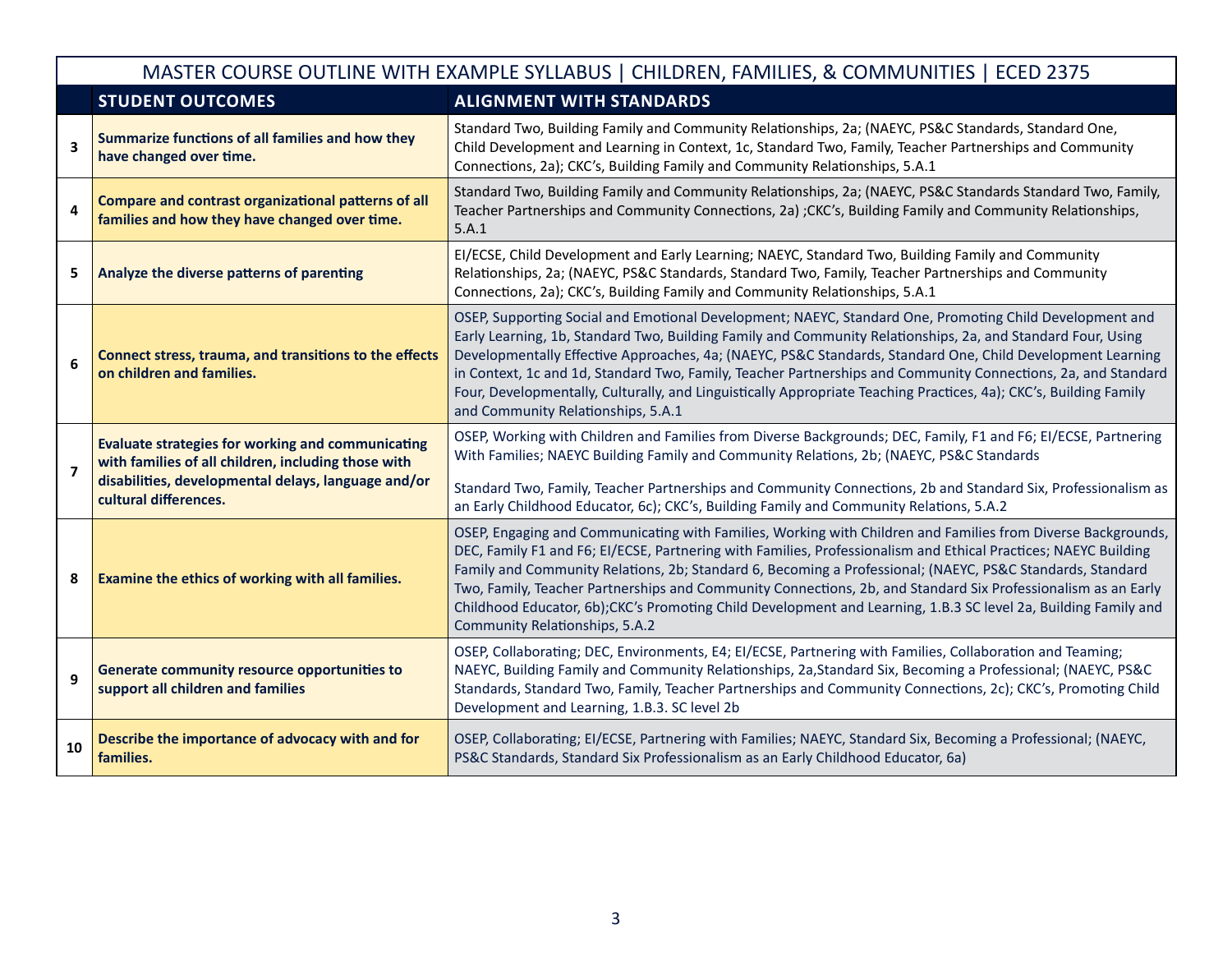## **Course Content:**

|                         | MASTER COURSE OUTLINE WITH EXAMPLE SYLLABUS   CHILDREN, FAMILIES, & COMMUNITIES   ECED 2375                                                                                     |                                                                                                                                                                                                                                                                                                                                                                                                                                                                                                                                                                                                                    |  |  |
|-------------------------|---------------------------------------------------------------------------------------------------------------------------------------------------------------------------------|--------------------------------------------------------------------------------------------------------------------------------------------------------------------------------------------------------------------------------------------------------------------------------------------------------------------------------------------------------------------------------------------------------------------------------------------------------------------------------------------------------------------------------------------------------------------------------------------------------------------|--|--|
|                         | <b>COURSE CONTENT</b>                                                                                                                                                           | <b>ALIGNMENT WITH STANDARDS</b>                                                                                                                                                                                                                                                                                                                                                                                                                                                                                                                                                                                    |  |  |
| $\mathbf{1}$            | Society's concept of childhood and how it has<br>changed over time.                                                                                                             | EI/ECSE, Child Development and Early Learning; NAEYC, Becoming a Professional, 6a; (NAEYC, PS&C Standards,<br>Standard Six, Professionalism as an Early Childhood Educator, 6a)                                                                                                                                                                                                                                                                                                                                                                                                                                    |  |  |
| $\mathbf{2}$            | Uri Bronfenbrenner's ecological systems theory                                                                                                                                  | EI/ECSE, Child Development and Early Learning; NAEYC, Standard One, Promoting Child Development and Early<br>Learning, 1b; Standard Two, Building Family and Community Relationships, 2a and Standard Six, Becoming<br>a Professional, 6a; (NAEYC, PS&C Standards, Standard One, Child Development and Learning in Context, 1c,<br>Standard Two, Family Teacher Partnerships and Community Connections, 2a); CKC's, Building Family and<br>Community Relationships, 5.A.1                                                                                                                                          |  |  |
| 3                       | <b>Functions of families.</b>                                                                                                                                                   | Standard Two, Building Family and Community Relationships, 2a; (NAEYC, PS&C Standards, Standard One,<br>Child Development and Learning in Context, 1c, Standard Two, Family, Teacher Partnerships and Community<br>Connections, 2a); CKC's, Building Family and Community Relationships, 5.A.1                                                                                                                                                                                                                                                                                                                     |  |  |
| 4                       | Organizational patterns of all families and how they<br>have changed over time.                                                                                                 | Standard Two, Building Family and Community Relationships, 2a; (NAEYC, PS&C Standards Standard Two, Family,<br>Teacher Partnerships and Community Connections, 2a); CKC's, Building Family and Community Relationships,<br>5.A.1                                                                                                                                                                                                                                                                                                                                                                                   |  |  |
| 5                       | <b>Diverse patterns of parenting</b>                                                                                                                                            | EI/ECSE, Child Development and Early Learning; NAEYC, Standard Two, Building Family and Community<br>Relationships, 2a; (NAEYC, PS&C Standards Standard Two, Family, Teacher Partnerships and Community<br>Connections, 2a); CKC's, Building Family and Community Relationships, 5.A.1                                                                                                                                                                                                                                                                                                                             |  |  |
| 6                       | The effects on children and families from stress, trau-<br>ma, and transitions                                                                                                  | OSEP, Supporting Social and Emotional Development; NAEYC, Standard One, Promoting Child Development and<br>Early Learning, 1b, Standard Two, Building Family and Community Relationships, 2a, and Standard Four, Using<br>Developmentally Effective Approaches, 4a; (NAEYC, PS&C Standards, Standard One, Child Development Learning<br>in Context, 1c and 1d, Standard Two, Family, Teacher Partnerships and Community Connections, 2a, and Standard<br>Four, Developmentally, Culturally, and Linguistically Appropriate Teaching Practices, 4a); CKC's, Building Family<br>and Community Relationships, 5.A.1   |  |  |
| $\overline{\mathbf{z}}$ | Strategies for working and communicating with<br>families of all children, including those with<br>disabilities, developmental delays, language and/or<br>cultural differences. | OSEP, Working with Children and Families from Diverse Backgrounds; DEC, Family, F1 and F6; EI/ECSE, Partnering<br>With Families; NAEYC Building Family and Community Relations, 2b; (NAEYC, PS&C Standards Standard Two,<br>Family, Teacher Partnerships and Community Connections, 2b and Standard Six, Professionalism as an Early<br>Childhood Educator, 6c); CKC's, Building Family and Community Relations, 5.A.2                                                                                                                                                                                             |  |  |
| 8                       | The ethics of working with all families.                                                                                                                                        | OSEP, Engaging and Communicating with Families, Working with Children and Families from Diverse Backgrounds,<br>DEC, Family F1 and F6; El/ECSE, Partnering with Families, Professionalism and Ethical Practices; NAEYC Building<br>Family and Community Relations, 2b; Standard 6, Becoming a Professional; (NAEYC, PS&C Standards, Standard<br>Two, Family, Teacher Partnerships and Community Connections, 2b, and Standard Six Professionalism as an Early<br>Childhood Educator, 6b); CKC's Promoting Child Development and Learning, 1.B.3 SC level 2a, Building Family and<br>Community Relationships, 5.A.2 |  |  |
| 9                       | Community resource opportunities to support all<br>children and families                                                                                                        | OSEP, Collaborating; DEC, Environments, E4; EI/ECSE, Partnering with Families, Collaboration and Teaming;<br>NAEYC, Building Family and Community Relationships, 2a, Standard Six, Becoming a Professional; (NAEYC, PS&C<br>Standards, Standard Two, Family, Teacher Partnerships and Community Connections, 2c); CKC's, Promoting Child<br>Development and Learning, 1.B.3. SC level 2b                                                                                                                                                                                                                           |  |  |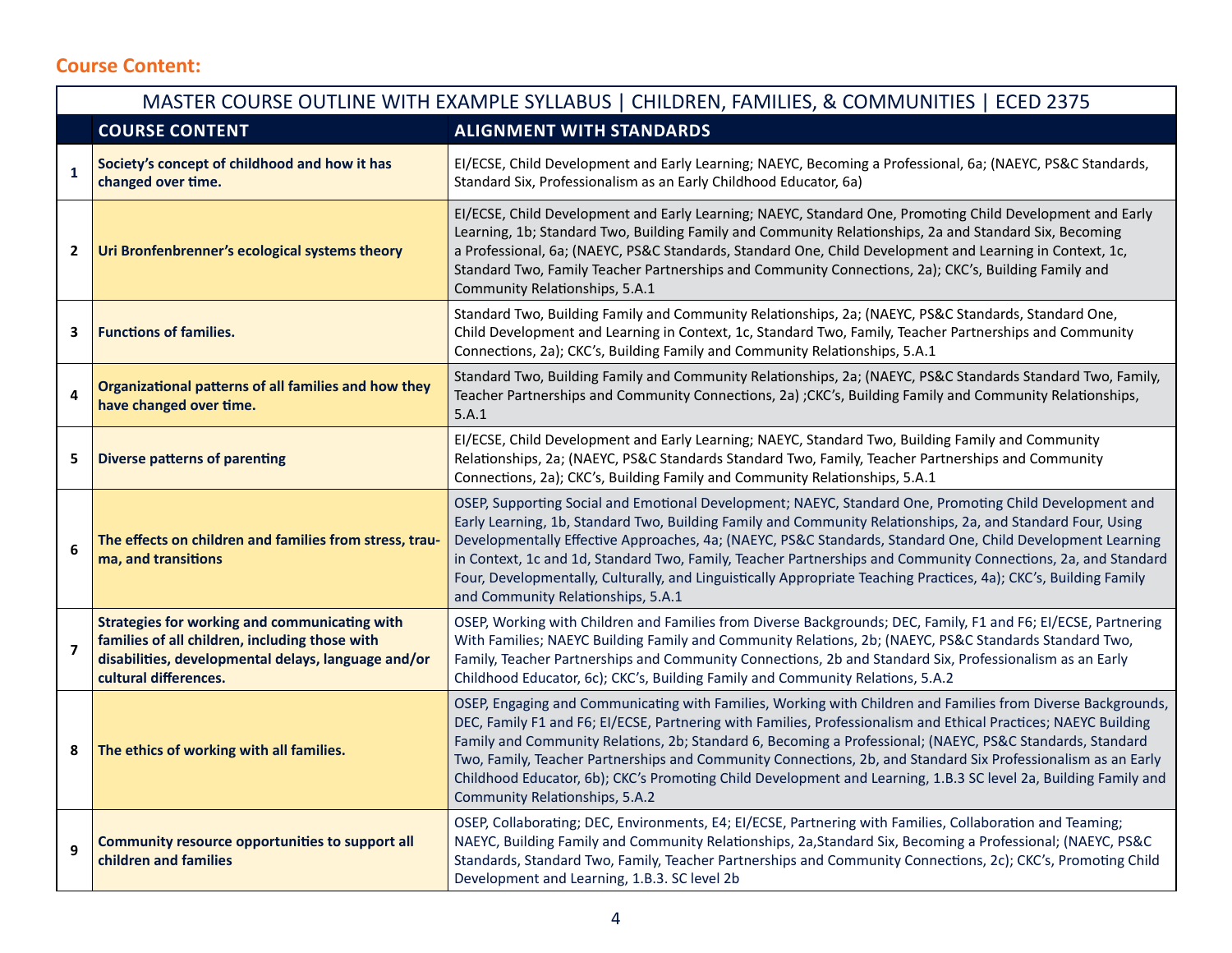|                                                          | MASTER COURSE OUTLINE WITH EXAMPLE SYLLABUS   CHILDREN, FAMILIES, & COMMUNITIES   ECED 2375 |                                                                                                                                                                                                   |  |
|----------------------------------------------------------|---------------------------------------------------------------------------------------------|---------------------------------------------------------------------------------------------------------------------------------------------------------------------------------------------------|--|
| <b>ALIGNMENT WITH STANDARDS</b><br><b>COURSE CONTENT</b> |                                                                                             |                                                                                                                                                                                                   |  |
|                                                          | 10 The importance of advocacy with and for families.                                        | OSEP, Collaborating; EI/ECSE, Partnering with Families; NAEYC, Standard Six, Becoming a Professional; (NAEYC,<br>PS&C Standards, Standard Six Professionalism as an Early Childhood Educator, 6a) |  |

#### **STANDARDS**

CT State Core Knowledge and Competencies (CKC)

Division of Early Childhood of the Council for Exceptional Children (DEC)

Early Intervention/Early Childhood Special Education (EI/ECSE)

National Association for the Education of Young Children (NAEYC)

Office of Special Education Programs (OSEP)

Professional Standards and Competencies for Early Childhood Educators (Power to the Profession (P2P) Standards)

## **KEY EXPERIENCES**

- 1. (CO 1) Discuss the historical perspective of society's concept of childhood including children with disabilities, developmental delays, language and/or cultural differences. Review the United Nations Children's Bill of Rights (the only nation that has not ratified this is the United States): Timeline of Children's Rights *<https://www.unicef.org/child-rights-convention/history-child-rights>* Convention of the Rights of Children *<https://www.unicef.org/child-rights-convention/convention-text>*
- 2. (CO 2) Review multiple models of Bronfenbrenner's Ecological Systems (many can be found on this Pinterest page *[https://www.](https://www.pinterest.com/search/pins/?rs=ac&len=2&q=bronfenbrenner%25E2%2580%2599s%2520ecological%2520model&eq=bronfenbrenner&etslf=3657&term_meta%255B%255D=bronfenbrenner%25E2%2580%2599s%257Cautocomplete%257C0&term_meta%255B%255D=ecological%257Cautocomplete%257C0&term_meta%255B%255D=model%257Cautocomplete%257C0) [pinterest.com/search/pins/?rs=ac&len=2&q=bronfenbrenner's%20ecological%20model&eq=bronfenbrenner&etslf=3657&term\\_](https://www.pinterest.com/search/pins/?rs=ac&len=2&q=bronfenbrenner%25E2%2580%2599s%2520ecological%2520model&eq=bronfenbrenner&etslf=3657&term_meta%255B%255D=bronfenbrenner%25E2%2580%2599s%257Cautocomplete%257C0&term_meta%255B%255D=ecological%257Cautocomplete%257C0&term_meta%255B%255D=model%257Cautocomplete%257C0) [meta\[\]=bronfenbrenner's%7Cautocomplete%7C0&term\\_meta\[\]=ecological%7Cautocomplete%7C0&term\\_meta\[\]=model%7Cautocomplete%7C0](https://www.pinterest.com/search/pins/?rs=ac&len=2&q=bronfenbrenner%25E2%2580%2599s%2520ecological%2520model&eq=bronfenbrenner&etslf=3657&term_meta%255B%255D=bronfenbrenner%25E2%2580%2599s%257Cautocomplete%257C0&term_meta%255B%255D=ecological%257Cautocomplete%257C0&term_meta%255B%255D=model%257Cautocomplete%257C0)  [\)](https://www.pinterest.com/search/pins/?rs=ac&len=2&q=bronfenbrenner%25E2%2580%2599s%2520ecological%2520model&eq=bronfenbrenner&etslf=3657&term_meta%255B%255D=bronfenbrenner%25E2%2580%2599s%257Cautocomplete%257C0&term_meta%255B%255D=ecological%257Cautocomplete%257C0&term_meta%255B%255D=model%257Cautocomplete%257C0)* Compare and contrast them.
- 3. (CO 3) Analyze Family Functions including families of children with disabilities a. Brainstorm way that families function to meet Maslow's Hierarchy of needs.
	- b. Review: *[https://socialsci.libretexts.org/Bookshelves/Sociology/Book%3A\\_Sociology\\_\(Barkan\)/11%3A\\_The\\_Family/11.03%3A\\_Sociological\\_](https://socialsci.libretexts.org/Bookshelves/Sociology/Introduction_to_Sociology/Book%3A_Sociology_(Barkan)/11%3A_The_Family/11.03%3A_Sociological_Perspectives_on_the_Family) [Perspectives\\_on\\_the\\_Family](https://socialsci.libretexts.org/Bookshelves/Sociology/Introduction_to_Sociology/Book%3A_Sociology_(Barkan)/11%3A_The_Family/11.03%3A_Sociological_Perspectives_on_the_Family)*
- 4. (CO 4) Discuss the variety of family organizational patterns and the roles of family members that exist today starting with the students' and instructor's current families and families of origin. How has the "typical" family organization changed?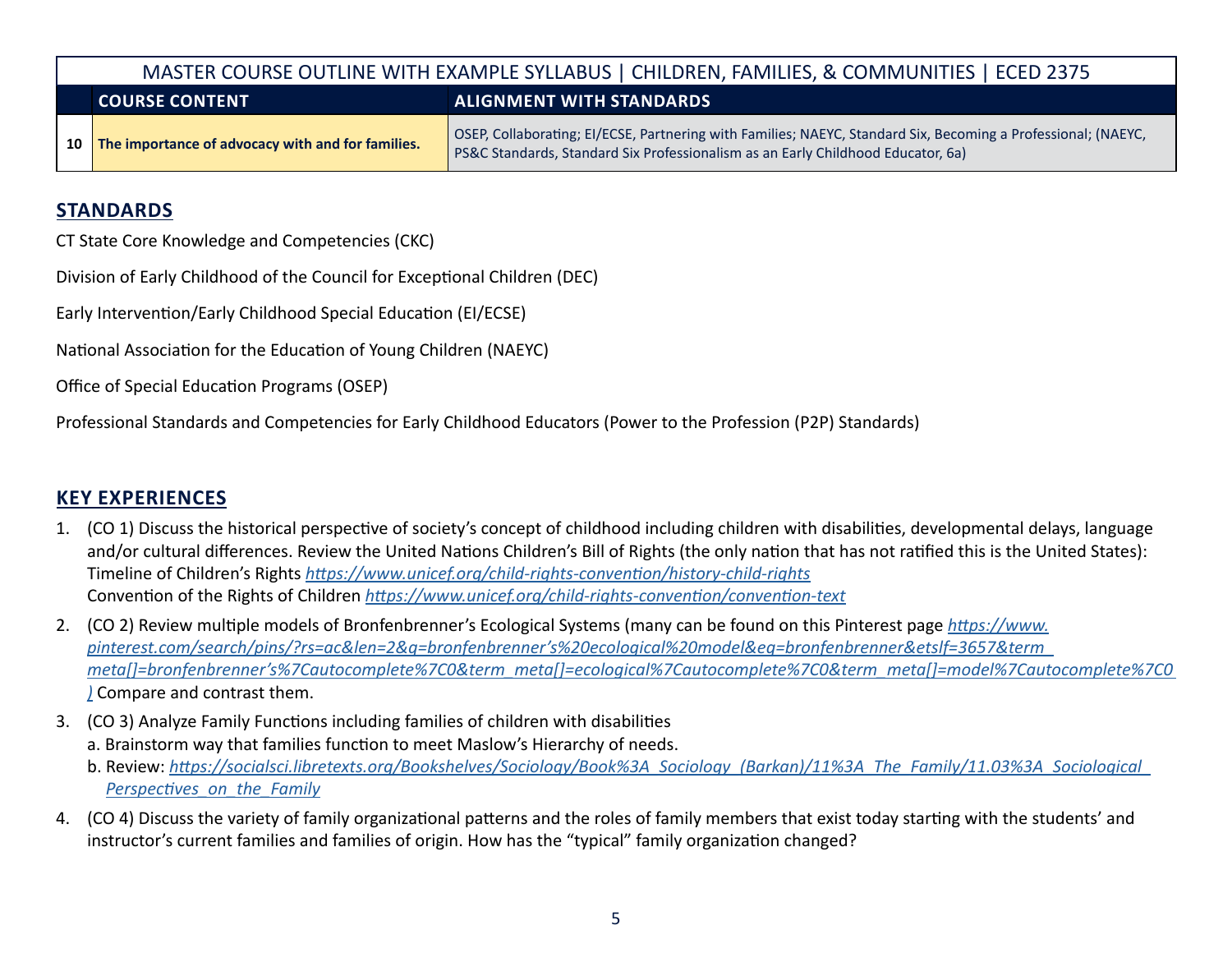5. (CO 5) Explore parenting styles including the impact on child guidance:

a. Authoritative

- b. Authoritarian or disciplinarian
- c. Permissive or indulgent
- d. Negligent or uninvolved
- e. Blended styles affected by culture and gender
- 6. (CO 6) Read this brief article and have the students take the embedded ACES quiz. *[https://www.npr.org/sections/health](https://www.npr.org/sections/health-shots/2015/03/02/387007941/take-the-ace-quiz-and-learn-what-it-does-and-doesnt-mean)[shots/2015/03/02/387007941/take-the-ace-quiz-and-learn-what-it-does-and-doesnt-mean](https://www.npr.org/sections/health-shots/2015/03/02/387007941/take-the-ace-quiz-and-learn-what-it-does-and-doesnt-mean)*
- 7. (CO 6) Research material for "How stress affects children" (see resource options below) to make presentations connecting stress, trauma and transitions to the effects on all children and families.
- 8. (CO 7) Explore the Family Engagement Inventory, *<https://www.childwelfare.gov/FEI/practice-strategies/>* Expand each category on the website and have small groups review and evaluate the strategies.
- 9. (CO -8) Use NAEYC's *Teaching the Code* activities focused around the ethics of working with families including those with children with disabilities, developmental delays, language and/or cultural differences. Give students ethical dilemmas and have them find the principle that explains what the right thing is to do.
- 10. (CO-9) Create a file of community agencies, businesses, and other resources to support families of all children making sure to include specific resources for families of children with developmental delays, disabilities, language and/or cultural differences.
- 11. (CO-10) Review the content of this link: *<https://www.naeyc.org/get-involved/advocate>* and attend a local educational meeting or family event.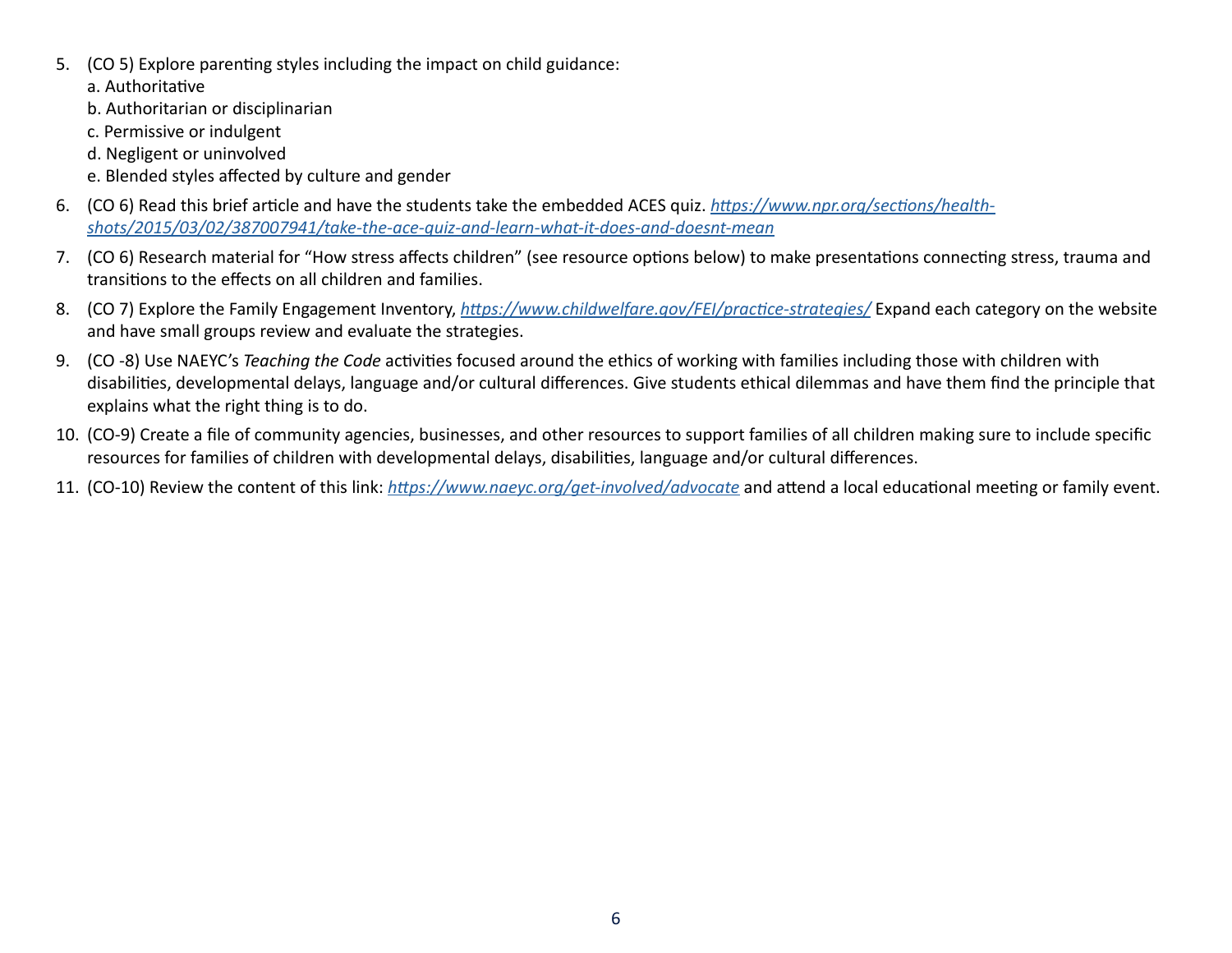## **RESOURCES**

**Books**

• *<https://www.prokids.org/wp-content/uploads/2017/01/Chap-4-Dec-2016.pdf>*

#### **Websites**

- NAEYC Advancing Equity in Early Childhood Position Statement *<https://www.naeyc.org/resources/position-statements/equity>*
- CT Parent Advocacy Center *<https://cpacinc.org/programs.aspx>*
- Timeline of Children's Rights *<https://www.unicef.org/child-rights-convention/history-child-rights>* Convention of the Rights of Children *<https://www.unicef.org/child-rights-convention/convention-text>* Understood.org

"We're dedicated to shaping a world where millions of people who learn and think differently can thrive at home, at school, and at work." *[https://www.understood.org/pages/en/school-learning/for-educators/?\\_sp=6977c727-fce4-4332-90d7-33ed756af818.1613665344358](https://www.understood.org/en?_sp=6977c727-fce4-4332-90d7-33ed756af818.1613665344358)*

- Head Start Parent, Family and Community Engagement Framework *<https://eclkc.ohs.acf.hhs.gov/school-readiness/article/head-start-parent-family-community-engagement-framework>*
- Ct State Department of Education: Full, Equal and Equitable Partnerships with Families *<https://portal.ct.gov/SDE/Publications/Full-Equal-and-Equitable-Partnerships-with-Families/Implementing-the-Framework>*
- The Family Engagement Inventory: A Brief Cross Disciplinary Synthesis *<https://www.childwelfare.gov/pubPDFs/synthesis.pdf#page=6>*
- 5 Functions of Community *[http://krypton.mnsu.edu/~jp5985fj/courses/230/Institutions.html](http://krypton.mnsu.edu/%7Ejp5985fj/courses/230/Institutions.html)*
- A website that is dedicated to growing and shaping a world where everyone who learns and thinks differently feels supported at home, at school, and at work. *<https://www.understood.org>*
- Connect Module *<https://connectmodules.dec-sped.org/connect-modules/learners/module-4/>*
- Children's Defense Fund: Comprehensive, non-profit child advocacy agency offering information and support.
- NATIONAL CHILDHOOD TRAUMA AND STRESS NETWORK *<https://www.nctsn.org/what-is-child-trauma/trauma-types/early-childhood-trauma/effects>*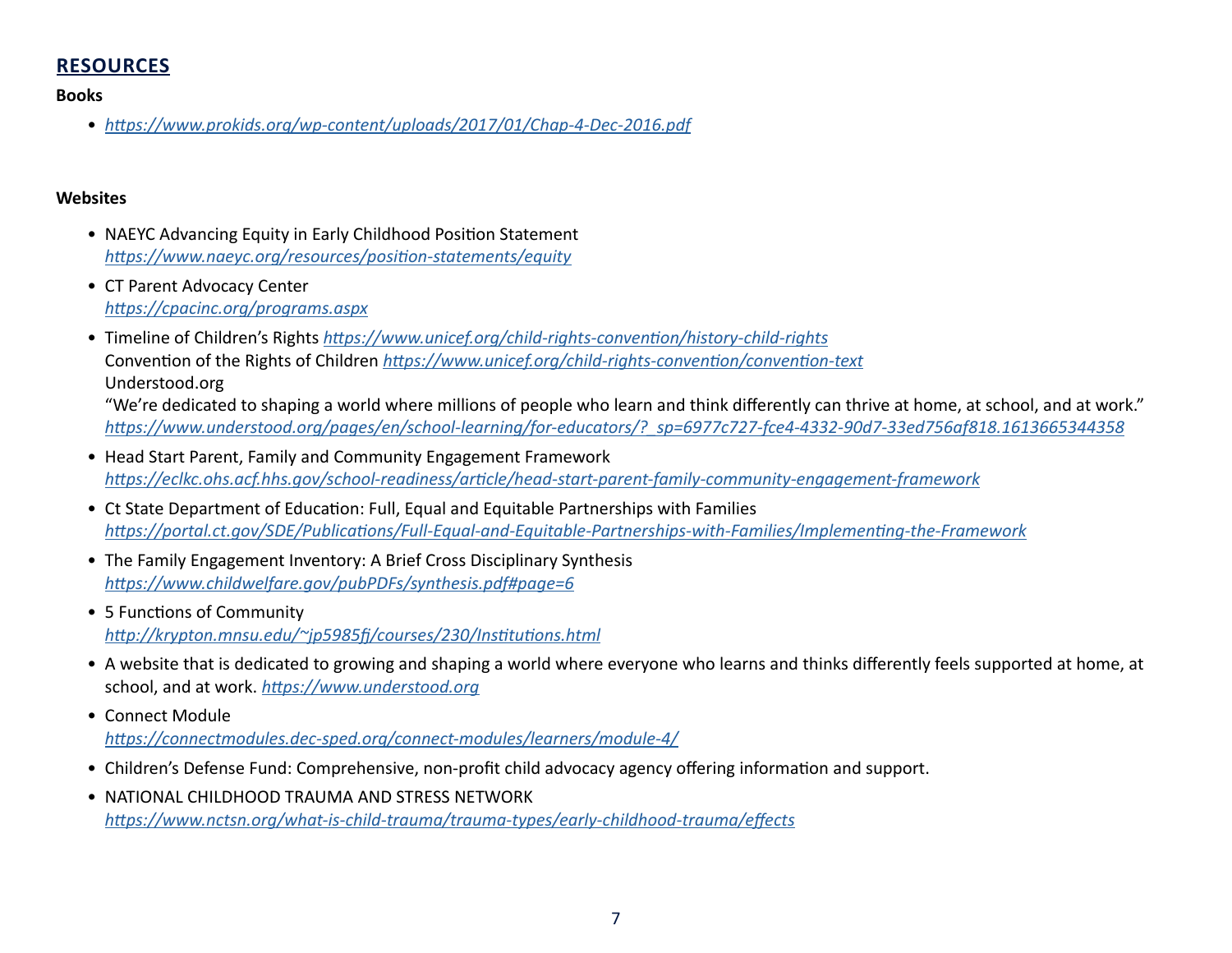#### **Articles**

- Albuquerque School District: Family Engagement Best Practices Rubric and Assessment *<https://www.aps.edu/family-engagement-collaborative/documents/family-engagement-best-practices-rubric-with-action-plan>*
- NAEYC and DEC Joint Position Statement on Inclusion *[http://www.naeyc.org/files/naeyc/file/positions/DEC\\_NAEYC\\_EC\\_updatedKS.pdf](http://www.naeyc.org/files/naeyc/file/positions/DEC_NAEYC_EC_updatedKS.pdf)*
- Building Relationships with Families of Children with Special Needs *<https://childcareta.acf.hhs.gov/infant-toddler-resource-guide/building-relationships>*
- How Early Childhood Trauma Is Unique *<https://www.nctsn.org/what-is-child-trauma/trauma-types/early-childhood-trauma/effects>*
- TYPES OF FAMILY STRUCTURES *<https://family.lovetoknow.com/about-family-values/types-family-structures> <https://www.scoe.org/files/ccpc-family-structures.pdf>*
- Links to material about disabilities in different time periods in Great Britain *<https://historicengland.org.uk/research/inclusive-heritage/disability-history/>*
- A Brief Timeline of the History of Disabilities: The Shameful Treatment of People with Disabilities *<https://sailhelps.org/a-brief-timeline-of-the-history-of-disabilities-the-shameful-treatment-of-people-with-disabilities/>*

#### **Videos**

- Best Practices in Family and Community Engagement Video Series *<https://eclkc.ohs.acf.hhs.gov/community-engagement/article/best-practices-family-community-engagement-video-series>*
- The History of Special Education *<https://www.youtube.com/watch?v=23Jes6PHzkk>*
- TFD TAIK *[Parenting Styles | Scout O'Donnell | TEDxTheMastersSchool](https://www.youtube.com/watch?v=RMxqTXgRO9E)*
- *"The Raising of America is a five-part documentary series that explores how a strong start for all our kids can lead to a healthier, stronger and more equitable nation."* Link to streaming rights of Raising of America. *<http://vod.raisingofamerica.org>*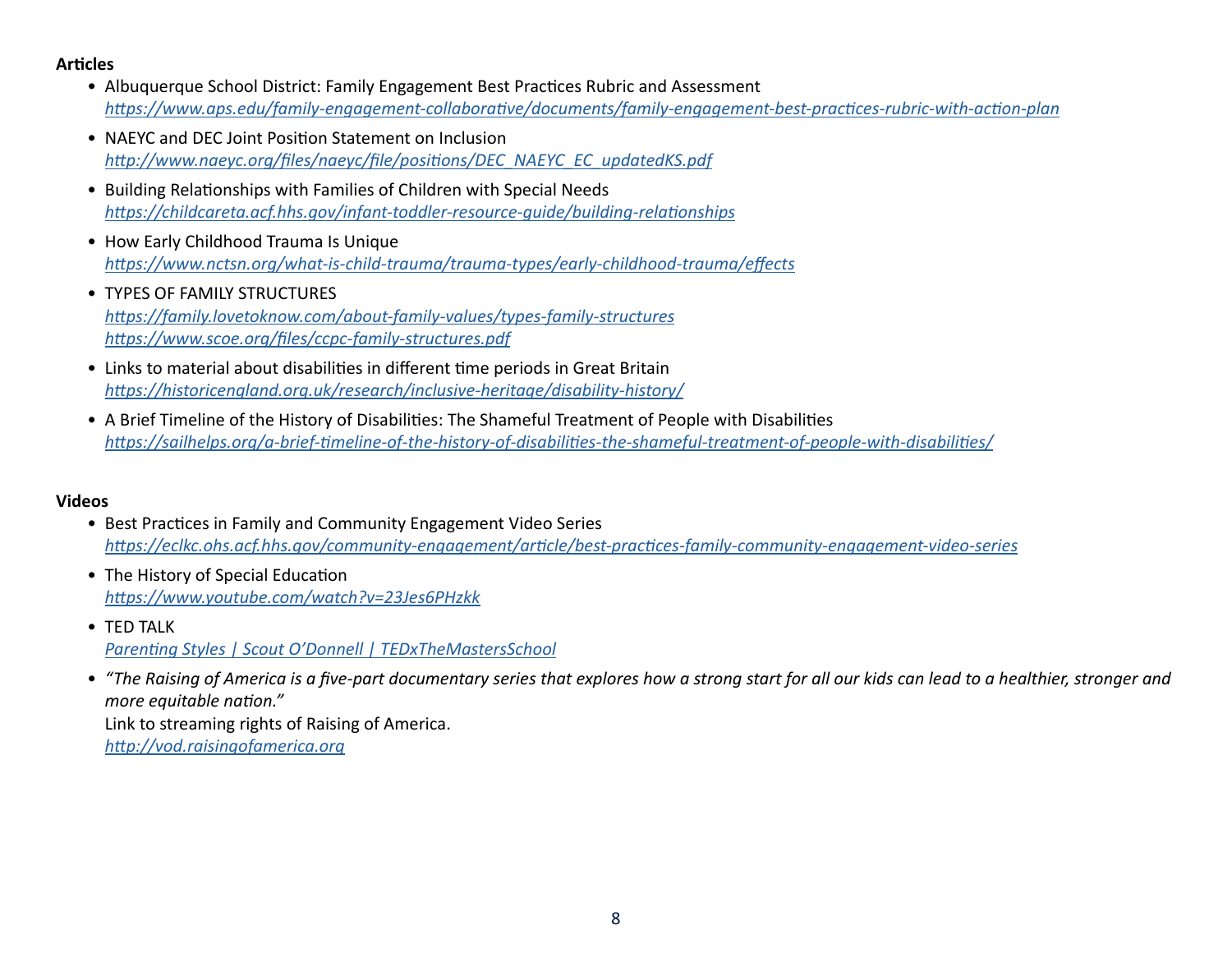#### **Children's Books:**

- Books about divorce: *<https://www.barnesandnoble.com/blog/kids/the-best-picture-books-that-deal-with-divorce/>*
- Mommy, Mama, and Me: *<https://www.youtube.com/watch?v=BTtrB2y4-G0>*
- Books about all kinds of families: *<https://theeverymom.com/22-childrens-books-that-show-all-families-are-different/>*

#### MASTER COURSE OUTLINE WITH EXAMPLE SYLLABUS | CHILDREN, FAMILIES, & COMMUNITIES | ECED 2375 **DATE TOPIC AND LEARNING ACTIVITY ALIGNMENT WITH COURSE OBJECTIVES ASSIGNMENTS ALIGNMENT WITH STUDENT OUTCOMES Week 1 Introductions Society's Concept of Childhood Review of course syllabus and expectations. \*Introduce the historical perspective of society's concept of childhood including children with disabilities, developmental delays, language and/or cultural differences.** *<https://www.youtube.com/watch?v=23Jes6PHzkk>* CO1 Read: A Brief Timeline of the History of Disabilities: The Shameful Treatment of People with Disabilities *[https://sailhelps.org/a-brief-timeline-ofthe-history-of-disabilities-the](https://sailhelps.org/a-brief-timeline-of-the-history-of-disabilities-the-shameful-treatment-of-people-with-disabilities/)[shamefultreatment-of-people-with-disabilities/](https://sailhelps.org/a-brief-timeline-of-the-history-of-disabilities-the-shameful-treatment-of-people-with-disabilities/)*  $SO<sub>1</sub>$ **2 Society's concept of children continued \*Review the United Nations Children's Bill of Rights (the only nation that has not ratified this is the United States): Timeline of Children's Rights** *[https://www.unicef.org/](https://www.unicef.org/child-rights-convention/history-child-rights) [child-rights-convention/historychild-rights](https://www.unicef.org/child-rights-convention/history-child-rights)* **Convention of the Rights of Children** *[https://www.unicef.org/](https://www.unicef.org/child-rights-convention/convention-text) [child-rightsconvention/convention-text](https://www.unicef.org/child-rights-convention/convention-text)*  $CO<sub>1</sub>$ *\*Discuss the historical perspective of society's concept of childhood including children with disabilities, developmental delays, language and/or cultural differences. (in-class discussion; Blackboard journal entry or discussion board)*  $SO<sub>1</sub>$ **3 Bronfenbrenner's Ecological Sys-tems Theory \*Review multiple models of Bronfenbrenner's Ecological Systems (many can be found on this Pinterest page**  $h$ *[www.pinterest.com/search/pins/?rs=ac&len=2&q=bronfenbrenner's%20ecological%20model&eq=bronfenbrenner&etslf=3657&term\\_meta\[\]=bronfenbrenner's%7Cautocomplete%7C0&term\\_](https://www.pinterest.com/search/pins/?rs=ac&len=2&q=bronfenbrenner%25E2%2580%2599s%2520ecological%2520model&eq=bronfenbrenner&etslf=3657&term_meta%255B%255D=bronfenbrenner%25E2%2580%2599s%257Cautocomplete%257C0&term_meta%255B%255D=ecological%257Cautocomplete%257C0&term_meta%255B%255D=model%257Cautocomplete%257C0) [meta\[\]=ecological%7Cautocomplete%7C0&term\\_meta\[\]=model%7Cautocomplete%7C0 \)](https://www.pinterest.com/search/pins/?rs=ac&len=2&q=bronfenbrenner%25E2%2580%2599s%2520ecological%2520model&eq=bronfenbrenner&etslf=3657&term_meta%255B%255D=bronfenbrenner%25E2%2580%2599s%257Cautocomplete%257C0&term_meta%255B%255D=ecological%257Cautocomplete%257C0&term_meta%255B%255D=model%257Cautocomplete%257C0)* **Compare and contrast Bronfenbrenner's Ecological Systems.** CO2 *\*Complete a blank Ecological Model template placing the name of the correct system in the correct place on the template and also placing examples of each system in the correct location on the template* SO 2 **4 Functions of families \*Analyze Family Functions including families of children with disabilities Review:** *[https://socialsci.libretexts.org/](https://socialsci.libretexts.org/Bookshelves/Sociology/Introduction_to_Sociology/Book%3A_Sociology_(Barkan)/11%3A_The_Family/11.03%3A_Sociological_Perspectives_on_the_Family) [Bookshelves/Sociology/Book%3A\\_Sociology\\_\(Barkan\)/11%3A\\_The\\_](https://socialsci.libretexts.org/Bookshelves/Sociology/Introduction_to_Sociology/Book%3A_Sociology_(Barkan)/11%3A_The_Family/11.03%3A_Sociological_Perspectives_on_the_Family) [Family/11.03%3A\\_Sociological\\_Perspectives\\_on\\_the\\_Family](https://socialsci.libretexts.org/Bookshelves/Sociology/Introduction_to_Sociology/Book%3A_Sociology_(Barkan)/11%3A_The_Family/11.03%3A_Sociological_Perspectives_on_the_Family)* CO 3 *\*Brainstorm way that families function to meet Maslow's Hierarchy of needs. Summarize how this has changed overtime.* SO 3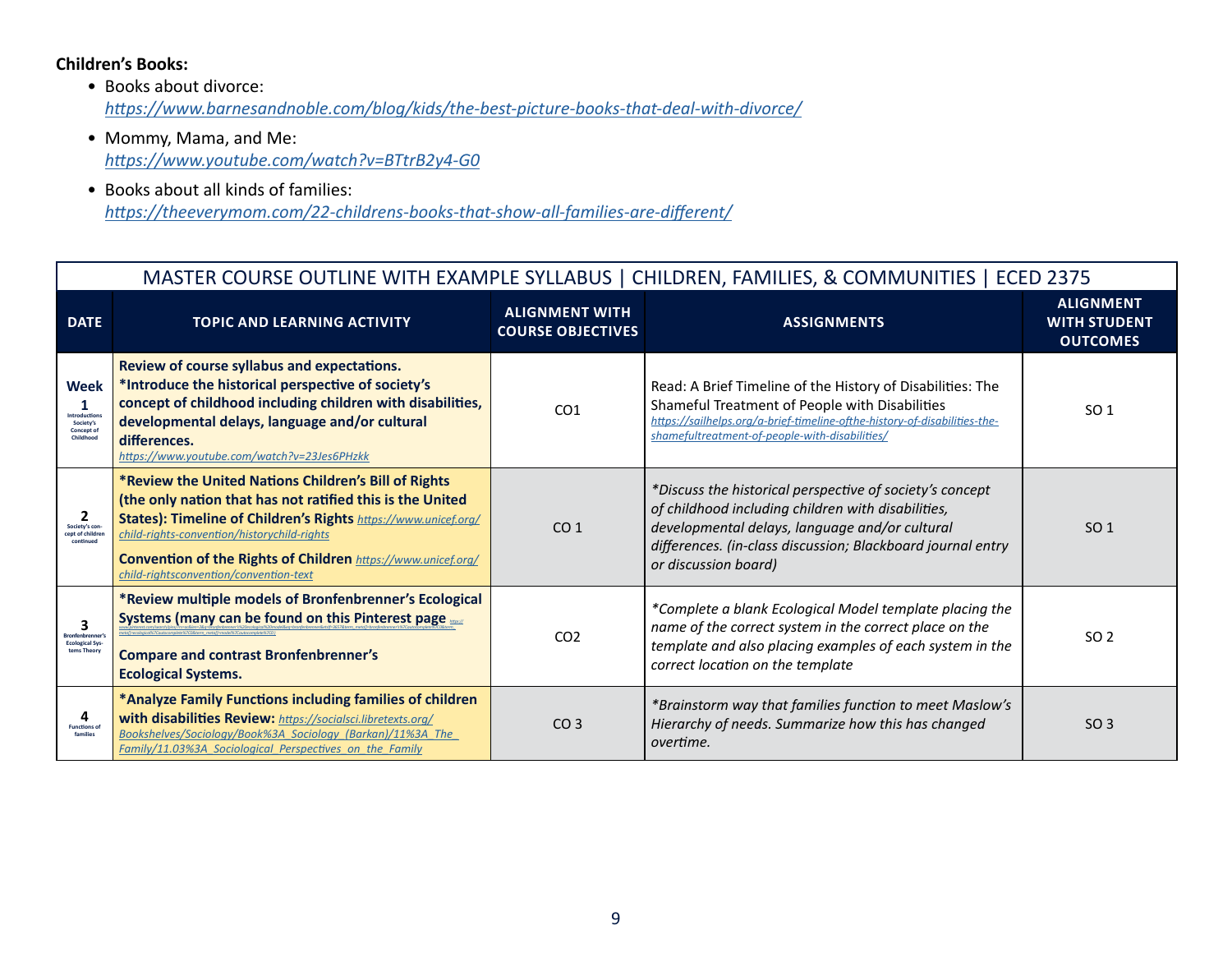|                                                                                                                                                                                                                | MASTER COURSE OUTLINE WITH EXAMPLE SYLLABUS   CHILDREN, FAMILIES, & COMMUNITIES   ECED 2375                                                                                                                                                                                                                                                                                                   |                                                   |                                                                                                                                                                                                                                                                                               |                                                            |  |
|----------------------------------------------------------------------------------------------------------------------------------------------------------------------------------------------------------------|-----------------------------------------------------------------------------------------------------------------------------------------------------------------------------------------------------------------------------------------------------------------------------------------------------------------------------------------------------------------------------------------------|---------------------------------------------------|-----------------------------------------------------------------------------------------------------------------------------------------------------------------------------------------------------------------------------------------------------------------------------------------------|------------------------------------------------------------|--|
| <b>DATE</b>                                                                                                                                                                                                    | <b>TOPIC AND LEARNING ACTIVITY</b>                                                                                                                                                                                                                                                                                                                                                            | <b>ALIGNMENT WITH</b><br><b>COURSE OBJECTIVES</b> | <b>ASSIGNMENTS</b>                                                                                                                                                                                                                                                                            | <b>ALIGNMENT</b><br><b>WITH STUDENT</b><br><b>OUTCOMES</b> |  |
| 5<br>Organizationa<br>Patterns of<br>families                                                                                                                                                                  | *Discuss the variety of family organizational patterns<br>and the roles of family members that exist today starting<br>with the students' and the instructor's current families<br>and their families of origin.<br>Read or watch video of some of these children's books<br>about all kinds of families: https://theeverymom.com/22-<br>childrens-books-that-show-allfamilies-are-different/ | CO <sub>4</sub>                                   | Consider the classroom discussion and review applicable<br>resources in the resource section.<br>*Compare and contrast organizational patterns of<br>families and reflect on how those patterns have changed<br>over time. (small group or BB discussion board)                               | SO 4                                                       |  |
| 6<br><b>Diverse patterns</b><br>of parenting                                                                                                                                                                   | *Explore parenting styles                                                                                                                                                                                                                                                                                                                                                                     | CO <sub>5</sub>                                   | *Watch videos and read articles about parenting styles<br>and analyze the diverse patterns of parenting.                                                                                                                                                                                      | SO 5                                                       |  |
| 7<br>The effects of<br>stress, trauma<br>and<br>transitions or<br>children and<br>families                                                                                                                     | Introduce stress, trauma, and transitions                                                                                                                                                                                                                                                                                                                                                     | CO <sub>6</sub>                                   | *Read this brief article and have the students take the<br>embedded ACES quiz.<br>https://www.npr.org/sections/healthshots/2015/03/02/387007941/<br>take-theace-auiz-and-learn-what-it-does-anddoesnt-mean<br>*Research "How stress affects children" to gather<br>material for presentation. |                                                            |  |
| 8<br>Continued: The<br>effects of stress,<br>trauma, and<br>transitions on<br>children and<br>families                                                                                                         | <i><b>*Presentations on stress</b></i>                                                                                                                                                                                                                                                                                                                                                        | SO 6                                              |                                                                                                                                                                                                                                                                                               |                                                            |  |
| 9                                                                                                                                                                                                              |                                                                                                                                                                                                                                                                                                                                                                                               |                                                   |                                                                                                                                                                                                                                                                                               |                                                            |  |
| 10<br><b>Strategies for</b><br>working and<br>communicating<br>with families<br>of all children<br>including those<br>with disabilities,<br>developmenta<br>lelays, language<br>and/or cultural<br>differences | *Explore the Family Engagement Inventory, https://www.<br>childwelfare.gov/FEI/practice-strategies/ Expand each category<br>on the website and have small groups review and<br>evaluate the strategies.                                                                                                                                                                                       | CO <sub>7</sub>                                   | *Evaluate strategies using the rubrics found at https://<br>www.aps.edu/familyengagement-collaborative/documents/family-<br>engagement-best-practicesrubric-with-action-plan <b>Or another</b><br>assessment tool.                                                                            | SO <sub>7</sub>                                            |  |
| 11<br>The Ethics of<br>working with<br>families.                                                                                                                                                               | Introduce and explore the NAEYC code of Ethical<br>Conduct with particular attention to our responsibilities<br>to Families.                                                                                                                                                                                                                                                                  | CO <sub>8</sub>                                   | *Using NAEYC's Teaching the Code, have students find<br>the principle that explains what the right thing is to do for<br>some of the ethical dilemmas referenced in the book.                                                                                                                 | SO <sub>8</sub>                                            |  |
| 12                                                                                                                                                                                                             |                                                                                                                                                                                                                                                                                                                                                                                               |                                                   |                                                                                                                                                                                                                                                                                               |                                                            |  |
| 13<br>Community<br>resource<br>opportunities<br>to support all<br>children and<br>families                                                                                                                     |                                                                                                                                                                                                                                                                                                                                                                                               |                                                   | *Create a file of community agencies, businesses, and<br>other resources to support families of all children making<br>sure to include specific resources for families of children<br>with developmental delays, disabilities, language and/or<br>cultural differences.                       | SO <sub>9</sub>                                            |  |